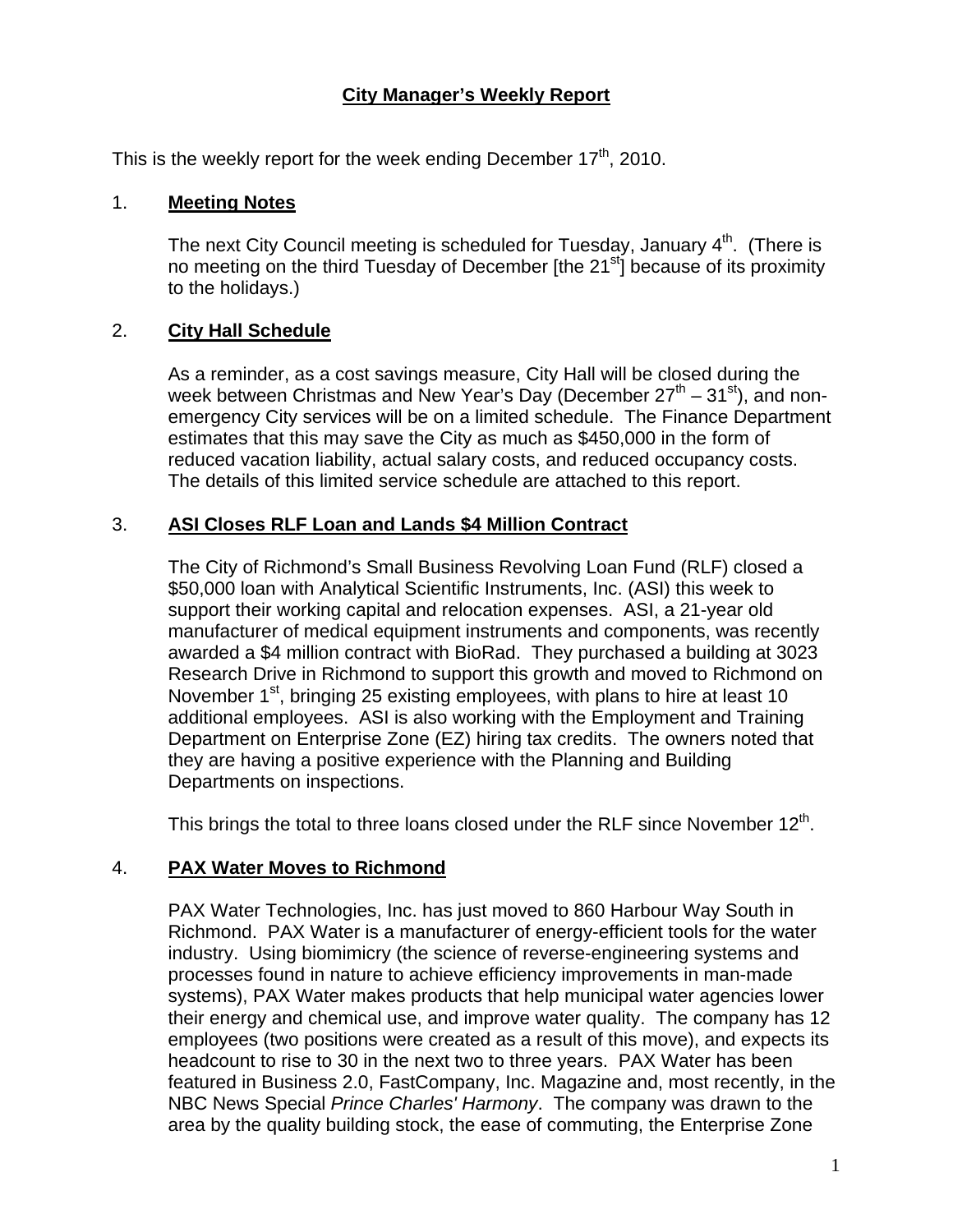tax incentives, and the presence of other clean technology companies in the neighborhood.

## 5. **Rosie's Visitor Center Now Visible on the Horizon**

After more than a year of negotiations, the National Parks Service, Ford Point LLC, and the City of Richmond have closed the deal and executed all documents for the renovation of the Historic Oilhouse building. This 12,500 square foot structure is adjacent to the Historic Ford Assembly Building and, upon completion of the renovation, will serve as the Education Center for the Rosie the Riveter/World War II Home Front National Historical Park. Completion of the building renovation is expected in fall 2011.

## 6. **Lawrence Berkeley National Laboratory – RFQ for Second Campus**

As you know, staff members have been working together with Vice-Mayor Jeff Ritterman and others to promote Richmond as an excellent site for the second campus of the Lawrence Berkeley National Laboratory (LBNL). The site would allow for the consolidation of current programs that are located in office space spread throughout the Bay Area, and situate the lab for its long-term future growth. We have been advised that the University of California now plans to issue a Request for Qualifications (RFQ) to identify a second site on January 3, 2011. We will continue to keep you informed as this project moves forward.

## 7. **Health and Wellness Element - Gang Training and Awareness Workshop in Iron Triangle and Belding Woods Neighborhoods**

On Friday, December 10<sup>th</sup>, at Peres Elementary School, a total of 40 parents attended a Gang Training and Awareness workshop that was led by Police Officer Ray Hernandez. City staff from the Health and Wellness working group and the Police Department partnered with parent school leaders and the principal to organize the event. The workshop covered topics that ranged from the history of gangs in the United States, talking with children about gangs, factors that attract youth to join a gang, and recent trends in the city. The same workshop was also held at Cesar Chavez Elementary School on November 16<sup>th</sup>. These two areas are part of the City of Richmond Health and Wellness Element pilot neighborhood implementation.

## 8. **Public Works Updates**

- Due to the approaching storms, crews are scheduled 24/7 for storm watch and response operations through the weekend.
- $\bullet$  This past week, paving crews completed the resurfacing of 39<sup>th</sup> Street between Macdonald and Roosevelt Avenues. Due to the winter season, all paving operations will be suspended until the spring. Streets crews will be redirected to winter duties, including potholing operations, throughout the city.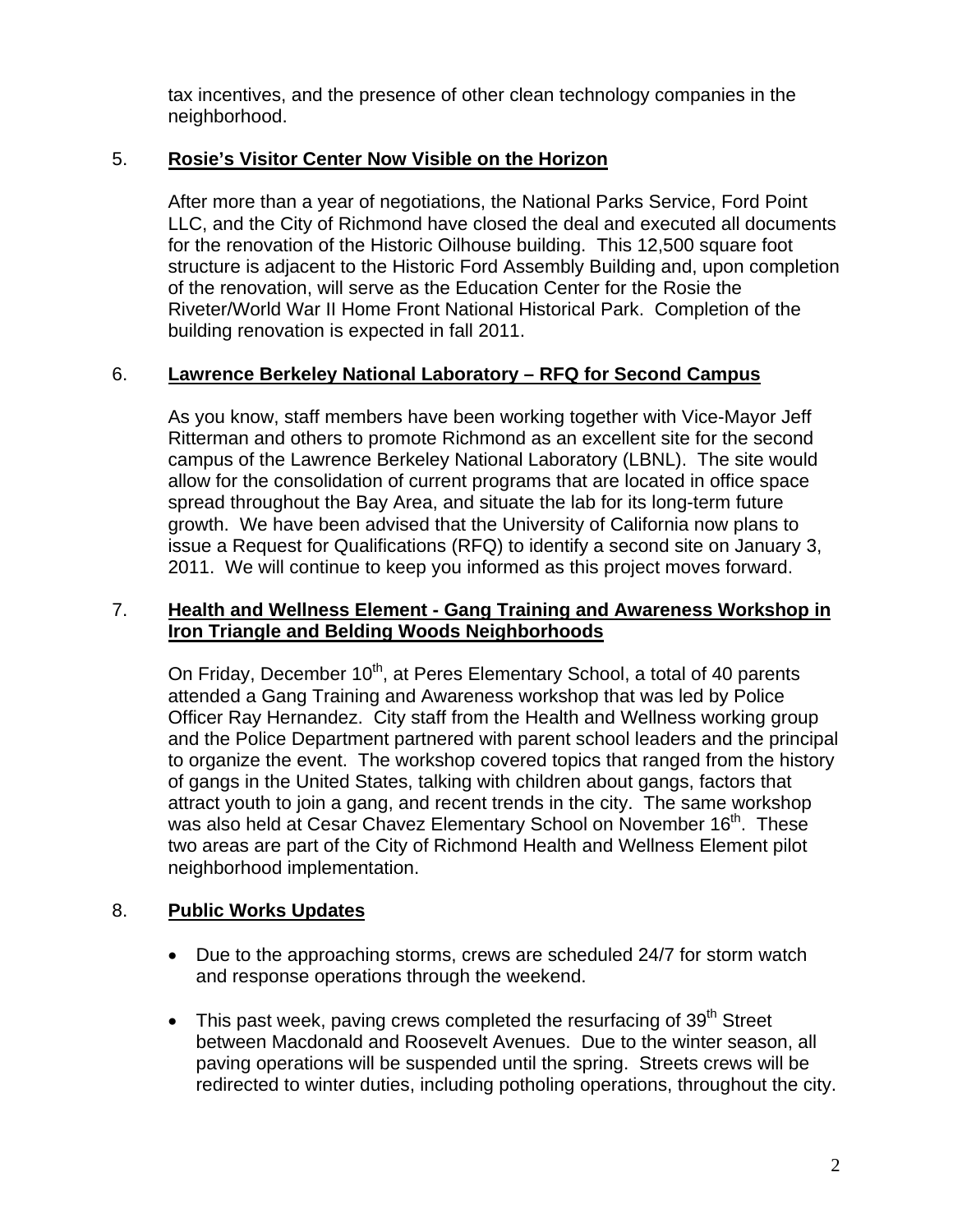- The Facilities Maintenance Division will start a major facility rehabilitation work of the Employment and Training facility located at 425 25<sup>th</sup> Street next week, and throughout the holidays.
- The Parks Division will be planting oak trees at the John F. Kennedy Park to replace trees that were previously removed due to damage. Crews will also be cleaning up Castro Ranch Road and pruning shrubs and trimming ivy at the Raincloud Park.
- Tree trimming will be conducted along Garvin, Alamo, and Cherry Avenues, and  $8<sup>th</sup>$ , 11<sup>th</sup> and 19<sup>th</sup> Streets.

## 9. **Excellence in Public Communications Award**

The City of Richmond was awarded the Excellence in Public Communications Award for their submission of the FY2009-10 Budget-in-Brief to the California Society of Municipal Finance Officers' Budget Award Program. The awards program is designed to recognize those agencies that have prepared a budget document or communication tool that meets certain standards. The designation of "Excellence" is the highest in this category.

The Budget-in-Brief provides a concise overview of the operating and capital improvement budgets, includes the city's five core strategic goals, and highlights accomplishments for the year linked to those goals. This document has been presented and disseminated to citizens during community budget presentations and events. Citizens have found it helpful in aiding their understanding of the city's financial resources and how they are allocated. The Budget-in-Brief is on the city's website via the following link:

<http://www.ci.richmond.ca.us/DocumentView.aspx?DID=5637>

## 10. **Wastewater Treatment Plant Odor Control Processes**

The hauling of biosolids from the wastewater treatment plant off-site for processing continues pending the rehabilitation of both digesters to provide operational redundancy. The City's Fire Department Hazardous Materials teams are now available to provide odor response and investigation. There are two new non-emergency phone numbers that residents can use to report odors. These numbers are (510) 233-5223 and (510) 620-6933. The existing Veolia hotline number, (510) 412-2001, will still be available as well. This information has been posted on the city's website and was also mailed to approximately 1,400 residents in Point Richmond and near the city's Wastewater Treatment Plant.

## 11. **Recreation Highlights**

 58th Annual Snow Ball: The Recreation Department is hosting the 58th Annual High School Snow Ball on Saturday, December 18th, from 7:00 PM to 12 midnight at the Richmond Memorial Auditorium. Ninth through  $12<sup>th</sup>$  grade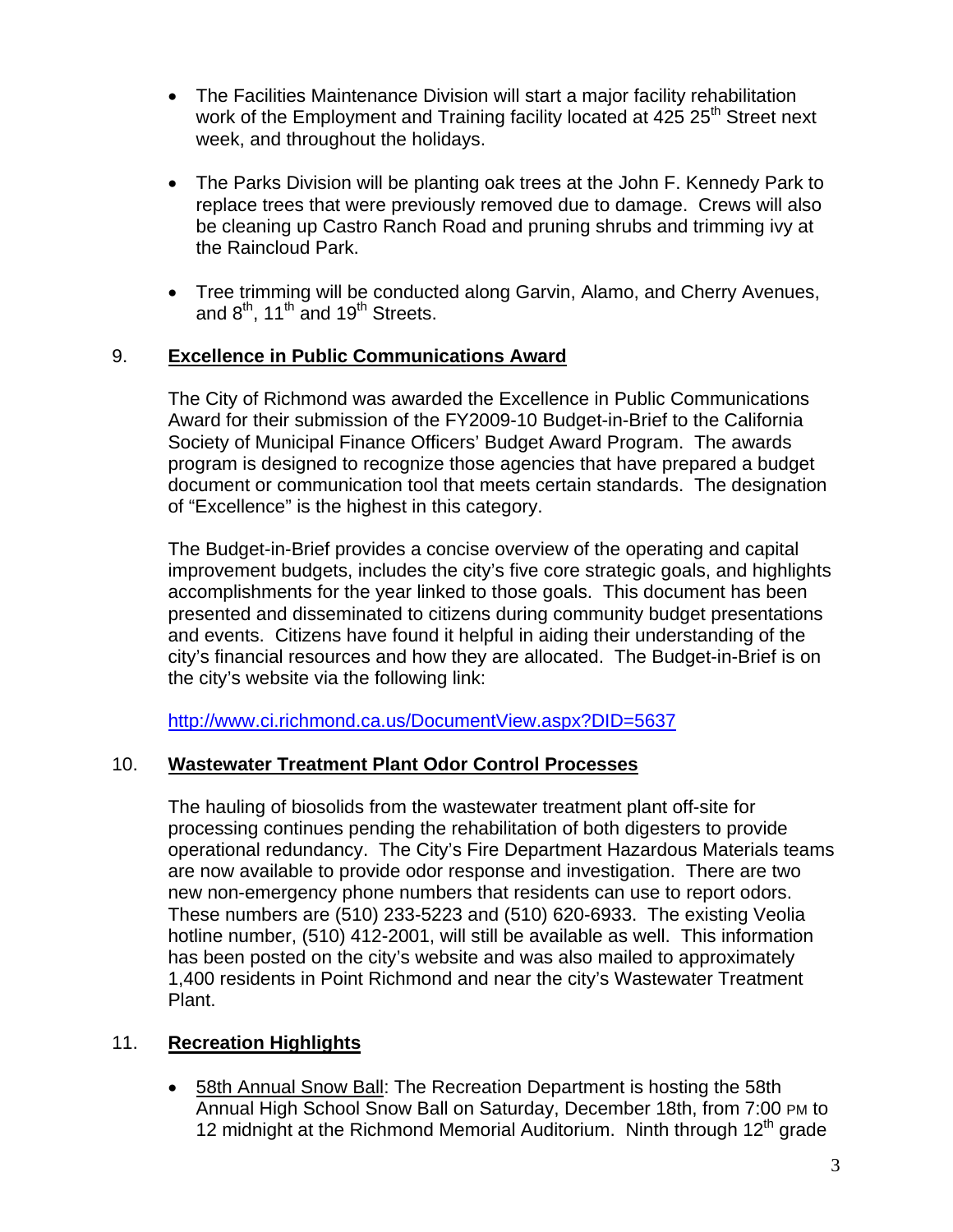students from various high schools in West Contra Costa Unified School District will attend this gala event to enjoy music, dancing, light refreshments and the presentation of the Snow Ball King and Queen.

• California Parks and Recreation Society: On Thursday, December  $16<sup>th</sup>$ , the Richmond Recreation Department hosted the California Parks and Recreation Society's District 3 Holiday meeting and luncheon at the Richmond Memorial Auditorium. The event recognized and expressed gratitude to program, administrative, and part-time staff throughout the region for all their hard work throughout the year. Over 100 professionals were in attendance and enjoyed a great meal, socializing with other District 3 members, and competing in the legendary quarter raffle for holiday gift baskets.

# *Have a great week and a great holiday season!*

*You can sign up to receive the City Manager's weekly report and other information from the City of Richmond by visiting:* 

[www.ci.richmond.ca.us/list.aspx](http://www.ci.richmond.ca.us/list.aspx)



Finance Director Jim Goins in his non-day job!

*Bill Lindsay City Manager City of Richmond 450 Civic Center Plaza Richmond, California 94804-1630 Phone: 510-620-6512 Fax: 510-620-6542 E-mail: [bill\\_lindsay@ci.richmond.ca.us](mailto:bill_lindsay@ci.richmond.ca.us)*